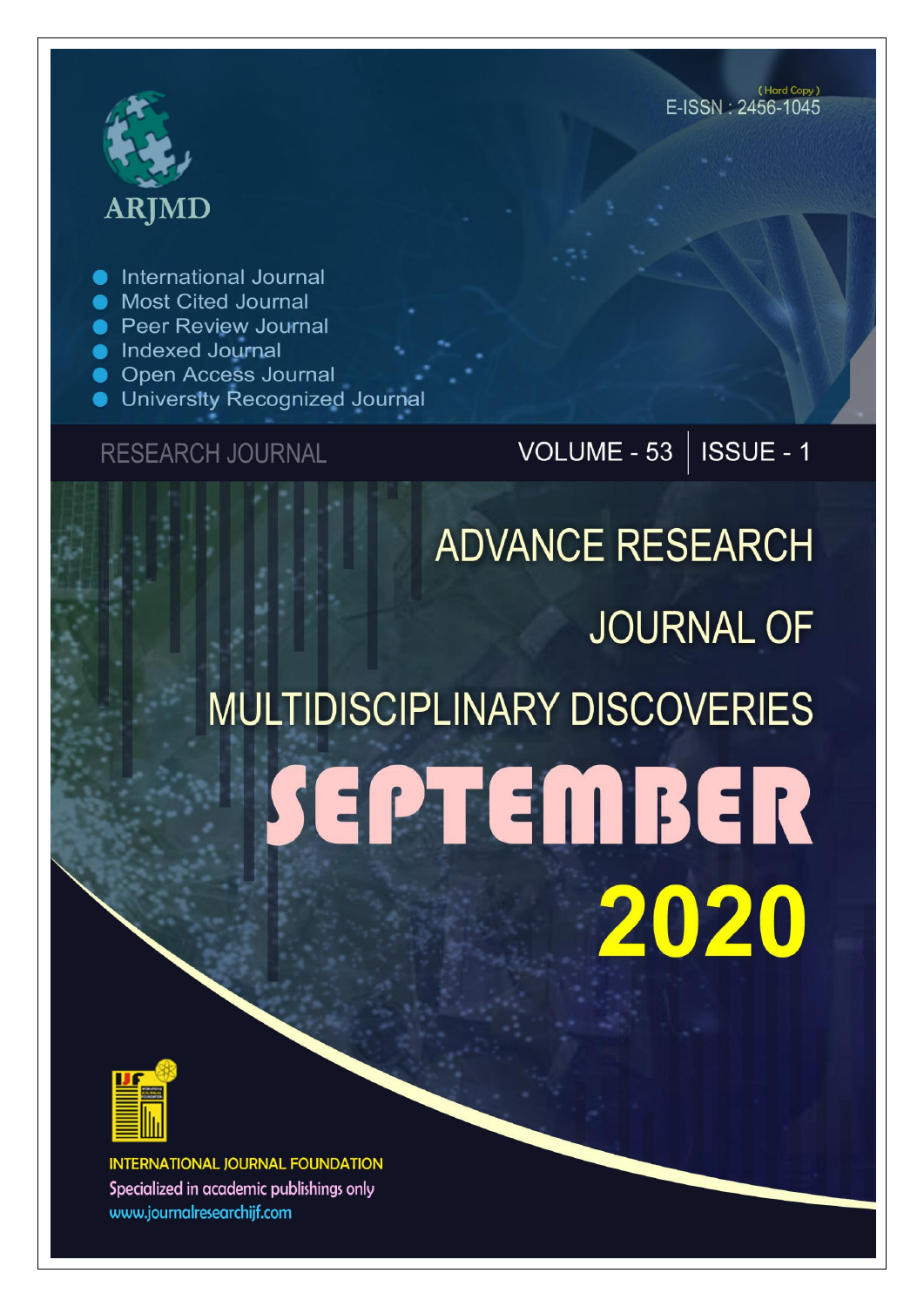**ADVANCE RESEARCH JOURNAL OF MULTIDISCIPLINARY DISCOVERIES I Vol.53 I Issue-1 I Chapter-1** E-ISSN : 2456-1045



## **Promoting the use of sea waybill in maritime transport - A case study of Tema Port**

| <b>ORIGINAL RESEARCH ARTICLE</b>                                                                                                                                                                                                                                                                                                                                                                                                                                                                                                                                         | <b>NAME OF THE AUTHOR'S</b>                                                                                                                                                                                                                                                                                                                                                                                                       |
|--------------------------------------------------------------------------------------------------------------------------------------------------------------------------------------------------------------------------------------------------------------------------------------------------------------------------------------------------------------------------------------------------------------------------------------------------------------------------------------------------------------------------------------------------------------------------|-----------------------------------------------------------------------------------------------------------------------------------------------------------------------------------------------------------------------------------------------------------------------------------------------------------------------------------------------------------------------------------------------------------------------------------|
| <b>ISSN</b> : 2456-1045 (Online)<br><b>ICV Impact Value: 72.30</b><br>GIF-Impact Factor: 5.188<br><b>IPI Impact Factor: 3.54</b><br>Publishing Copyright @ International Journal Foundation<br>Article Code: MGMT-V53-I1-C1-SEP-2020<br>Category: LOGISTICS & TRANSPORTATION<br>Volume: 53.0 (SEPTEMBER-2020 EDITION)<br><b>Issue:</b> $1(One)$<br>Chapter: 1 (One)<br><b>Page:</b> $01-09$<br>Journal URL: www.journalresearchijf.com<br>Paper Received: 29.09.2020<br>Paper Accepted: 21.10.2020<br>Date of Publication: 20-12-2020<br>Doi No.:10.5281/zenodo. 4382333 | <sup>1</sup> Boadu Solomon*<br><sup>2</sup> Essel Dacosta<br><sup>3</sup> Victor Edem Setordjie<br><sup>4</sup> Justice Kwesi Odoom<br><sup>1,3,4</sup> Master's Student, College of Harbor, Coastal and Offshore<br>Engineering, Hohai University, Nanjing 210098, CHINA<br><sup>2</sup> Master's Student, College of Transportation Engineering,<br>Logistics Engineering and Management, Dalian Maritime<br>University, CHINA. |

**ABSTRACT**

 $\prod_{i=1}^{n}$  he transportation of cargo from one point to the other is mainly dominated by maritime transport with respect to

international trade. While the carriage of goods to shipper's designated port is undertaken by the carrier, the terms and conditions of carriage are determined by the covering transport document which can be the negotiable bill of lading, non-negotiable sea waybill or any globally recognized transport document. This study assessed the challenges attached to using the negotiable bill of lading in maritime transport, aiming at promoting the use of sea waybill. Using Tema Port as a case study, information on the sea waybill were obtained through questionnaires and interviews from a purposive sample size. The functions of the sea waybill were explained whereas the conditions mostly preferable for the use of sea waybill were also analyzed. As reason why this non-negotiable transport document should be promoted, the benefits of covering shipment under sea waybill were stated of which includes elimination of document delay, removal of documentary fraud, less document preparation and transportation cost, and automatically subject to CMI Uniform Rules for Sea Waybills and The Hamburg Rules. To further boost the user base, the researcher provided recommendations such as public awareness or education on sea waybill, appreciate the advantages of sea waybill and encourage the use of this non-negotiable document, as wellas adopting and developing legislation making possible the replacement of bill of lading with sea waybill in certain trades. The successful implementation of these recommendation will serve as a platform for boosting the use of this non negotiable transport document in maritime transport.

**KEYWORDS:** Sea waybill, Bill of lading (BL), Maritime transport, Tema port, Non-negotiable document.

#### CITATION OF THE ARTICLE

**Solomon B., Dacosta E., Setordjie VE., Odoom JK.** (2020) Promoting the use of sea waybill in maritime transport - A case study of Tema Port; *Advance Research Journal ofMultidisciplinary Discoveries;* 53(1) pp. 01-09

*\* Corresponding Author*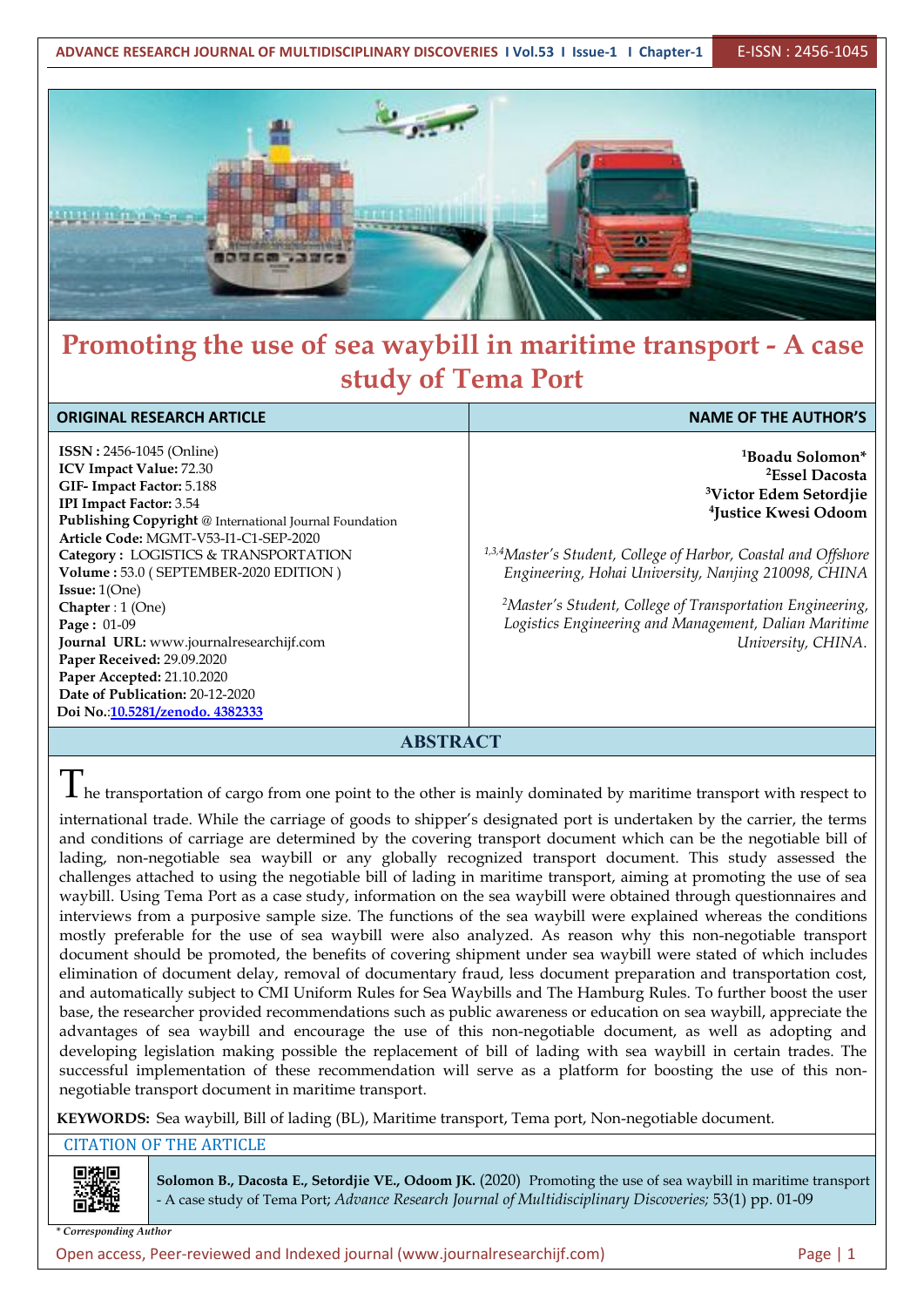#### **I. INTRODUCTION**

The objective of many companies as well as countries to expand beyond local market has necessitated the formation of trade blogs and alliances to promote international trade. International trade is the exchange of capital, goods, and services across international borders (Reem, 2020). From historic, several means have been discovered to enable transportation of goods within and across international borders leading to the invention of trains, airplanes, ships, cars, pipelines, cables and other possible means of transport. These are all geared towards moving goods from one point to the other, and among these modes the most dominant is the maritime transport (Solomon et al, 2020). The maritime transport handles over 80% of the volume of worldwide trade and accounts for over 70% of its value. Since 1970, the market of global seaborne trade<br>has expanded on average by 3.1% per annum,<br>reaching an estimated 8.4 billion tons in 2010 (World<br>Economic Situation and Prospects, 2012). has expanded on average by 3.1% per annum, reaching an estimated 8.4 billion tons in 2010 (World Economic Situation and Prospects, 2012).

Maritime transport comprises of the movement of<br>go either animate or inanimate over water masses<br>h as oceans, rivers, lakes or canals (Rodrigue, 2020).<br>an be by the use of passenger ships, tankers, RO-<br>grossele, concept e cargo either animate or inanimate over water masses such as oceans, rivers, lakes or canals (Rodrigue, 2020). It can be by the use of passenger ships, tankers, RO- RO vessels, general cargo, container ships and other water vessels.

However, maritime trade which forms an aspect of  $\overrightarrow{6}$ international trade is the most widely engaged,<br>covering an estimated 89.5% of global trade (Sekimuzu, covering an estimated 89.5% of global trade (Sekimuzu, 2013). The mode of transport which shoulders maritime trade is regulated by internationally acknowledged documents such as Bolero bill of lading, sea waybill and others but the most widely used is the bill of lading. Bill of lading can either be negotiable, non-negotiable, electronic or hard-copy (Wunderlich et al, 2019). The need for these documents became relevant when cargo owners could not travel with their cargo from origin to destination to identify their cargo.

The bill of lading is defined as a maritime transport document which evidences contract of carriage by sea, receipt of goods by the carrier as well as showing ownership of the cargo (COGSA, 1978), therefore delivery of the goods can only happen upon surrender of this document. Summarizing the functions of all the various types of BL together, the document acts as a document of receipt (Polak, 1926), commercial paper for the transfer of ownership (Pamel et al, 2011), a document of title as well as evidence of contract between cargo owner and carrier (UNCITRAL, 1996). But diverse challenges such as delay in arrival of document, high cost of production, inaccurate or insufficient information, fraudulent issuance and many others mostly attached to the use of the negotiable bill of lading (Dubovec, 2006) have resulted

in the need for a close substitute for certain trade transactions where the presence of negotiable document is not relevant. This has drawn global attention to the need for promoting the sea waybill as the best option.

The sea waybill sometimes called 'Express Release' is a non-negotiable document issued by the carrier to the shipper as receipt for the cargo and also evidence of contract (transporteca). The non negotiable feature implies that the sea waybill is not a document of title and therefore ownership of cargo is non-transferable or cargo under sea waybill cannot be sold while in transit. Also, the document needs not be tendered to take delivery of cargo but rather delivery is done upon successful proof of identity by the consignee (Manaadiar, 2011). This document often travels with the cargo and can be in an electronic form. Unlike the BL, the sea waybill does not contain some stringent security measures aimed at curtailing fraud, thereby making it less expensive in production, easy in handling and less stressful to retrieve when lost or stolen (JASTPRO, 2014).

Sea waybills are not considered by most authorities to be governed *pleno jure* by The Hague or Hague-Visby Rules and the underpinning reason for this stance is that those rules, by their Art. II, only apply to "every contract of carriage of goods by sea", and Art. I(b) defines the term "contract of carriage" as meaning only contracts of carriage covered by a "bill of lading or similar document of title" (The Hague- Visby Rules, 1968). In the opinion of most maritime jurists, because the sea waybill is not a "bill of lading" or a "similar document of title", the general view is that The Hague and Hague-Visby rules of carriage by sea do not subject automatically to sea waybills by their own force, but only in a situation where a country's statutes or some contractual incorporation renders one or other of those conventions applicable to the contract of carriage which the waybill evidences (Pamel et al, 2011). However, it is automatically subjected to the legal laws of Comité Maritime International (the 'CMI') Rules - a private, international association of maritime jurists founded in Antwerp in 1897 and the Hamburg Rules (COSGA, 1978).

#### **II. CHALLENGES OF THE BILL OF LADING AT TEMA PORT**

The Tema Port is the third busiest port in West Africa and serves as one of the hub ports for containerised cargo in Africa. The port handles about 80% of Ghana's imports and exports and serves as transit port to landlocked countries such as Burkina Faso and Mali. On the average, the port handles annual traffic of 836,000TEU (Teillard, 2019) and is currently under expansion to accommodate much bigger ships.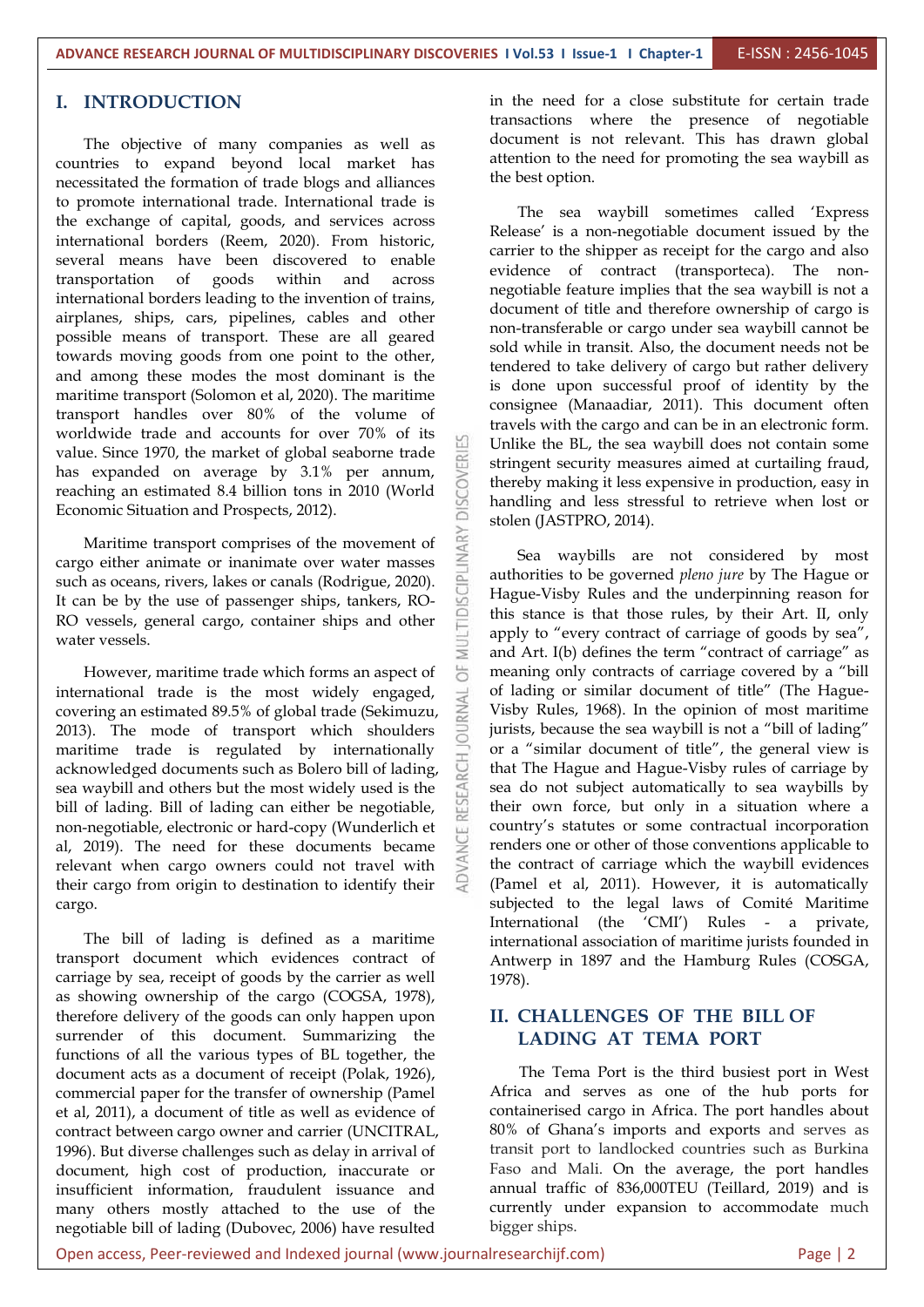Unlike the bill of lading, the sea waybill is not so popular in Ghana's maritime trade though very much used in other countries. Data gathered during this research showed that 79% of cargo handled by the port is under bill of lading and therefore to thoroughly assess the use sea waybill as well as challenges of the BL at Tema port, the researchers employed the use of interviews and questionnaires to obtain the necessary data from the purposive sample size at the Tema port. These target respondents handle over 80% of Ghana's annual imports and export trade activities at Tema port.<br>A total of fifty-five (55) questionnaires were

distributed to the various stakeholders of maritime trade in Ghana; seven (7) questionnaires were given to shipping lines such as Maersk Line, Mediterranean Shipping Company (MSC), Grimaldi, Hapag Lloyds, etc; these are industrial giants in the shipping industry<br>local and international. Thirty (30) questionnaires were<br>also given to freight forwarding companies and<br>individual clearing agents, and five (5) questionnaires local and international. Thirty (30) questionnaires were also given to freight forwarding companies and individual clearing agents, and five (5) questionnaires thirteen (13) questionnaires were submitted to major importers and exporters at Tema. Out of the distributed questionnaires, forty-two (42) feedbacks representing 76% were received against thirteen (13) unreceived feedbacks.

| importers and exporters at Tema. Out of the<br>distributed questionnaires, forty-two (42) feedbacks<br>representing 76% were received against thirteen (13)<br>unreceived feedbacks. | cargo<br>indus<br>claim |
|--------------------------------------------------------------------------------------------------------------------------------------------------------------------------------------|-------------------------|
| Table 1: Distribution of respondents                                                                                                                                                 | $2.3D_6$                |
| Un-received<br>Received<br>Sample<br><b>Respondents</b><br>feedback<br>feedback<br>size                                                                                              | V                       |
| Shipping companies<br>5<br>7<br>2                                                                                                                                                    | with<br>time y          |
| Freight<br>forwarders/clearing<br>30<br>24<br>6<br>agents                                                                                                                            | cargo<br>upgra          |
| Multi-modal<br>5<br>3<br>$\overline{2}$<br>transport operators                                                                                                                       | nonet<br>delive         |
| Major Importers<br>13<br>10<br>3<br>and Exporters                                                                                                                                    | T                       |
| 55<br>42<br>13<br>Total                                                                                                                                                              | the B<br>$\mathbf{J}$   |

According to received responses, the major challenges attached to using the BL are explained below.

#### *2.1 High document production and transportation cost*

The value of the BL is equals to the value of the cargo inside a container and therefore the possessor of the original BL (To order) is deemed to be the owner of the cargo. As a result, stringent security measures are implemented during production as well as transportation and these contribute to the high cost of the original BL.

Till date, original bill of lading is printed out on paper and then couriered through express parcel delivery companies such as DHL, UPS, FedEx, etc. This procedure is extremely time consuming and expensive,

as the average express courier costs are above USD 100 for each BL (Jaka, 2018). Also, where there is insufficient information or error on the BL, 'amendment by correction' needs to be carried out by shipper or importer, this can take a day or two for changes to be effected; all carrier charges involved are footed by the importer.

#### *2.2 Complications when document is fraudulently issued or lost*

There are occasions where BL gets stolen, misplaced or fraudulently issued and the procedures to getting replacement or new print-out are very cumbersome. In such situations, the legal procedures followed in obtaining replacement are also time consuming, and also considerable amount of money is required to reclaim the cargo from the carrier where lost BL is not retrieved on time. The respective importer needs to officially declare the BL lost or missing through writing, and this sometime takes a week before a new copy is issued after the carrier has confirmed. While the replacement procedures are duly followed, demurrage at port of destination as well as container rent also accumulate; all at the expense of the cargo owner. This results in late delivery of cargo and industrial downtime leading to unnecessary losses and claims (Jaka, 2018).

#### *2.3 Delay in arrival of document*

Un- **received**  $\leq$  With the introduction of containerization coupled **feedback**  $\geq$  with the enhancement in vessel operations, voyage time which took months has been reduced to days and cargo discharging time also reduced to hours. These upgrades have recently hastened cargo delivery, nonetheless one factor that still contributes to delay in delivery is documentation (Michael, 2004).

> The time interval for generating and transporting the BL to the importer by carrier take mostly a week and where the document has to cross international borders, the number of days are likely to increase. After the printing of the BL by carrier or non-vessel operating carrier, it takes a maximum of 2 days for the document to get to the shipper, who further sends to the importer or his/her bank within 3 days by courier (Jaka, 2018). In special cases where there are many different BLs for different cargo of same importer, the number of days may increase. These all contribute to delay in cargo clearance at port of destination.

#### **III. FUNCTIONS OF SEA WAYBILL**

The survey reveals that sea waybill shares some common but slightly different functions with the negotiable bill of lading. However, from **[Fig. 1]** what differentiates these two transport documents is the feature of the latter being a document of title or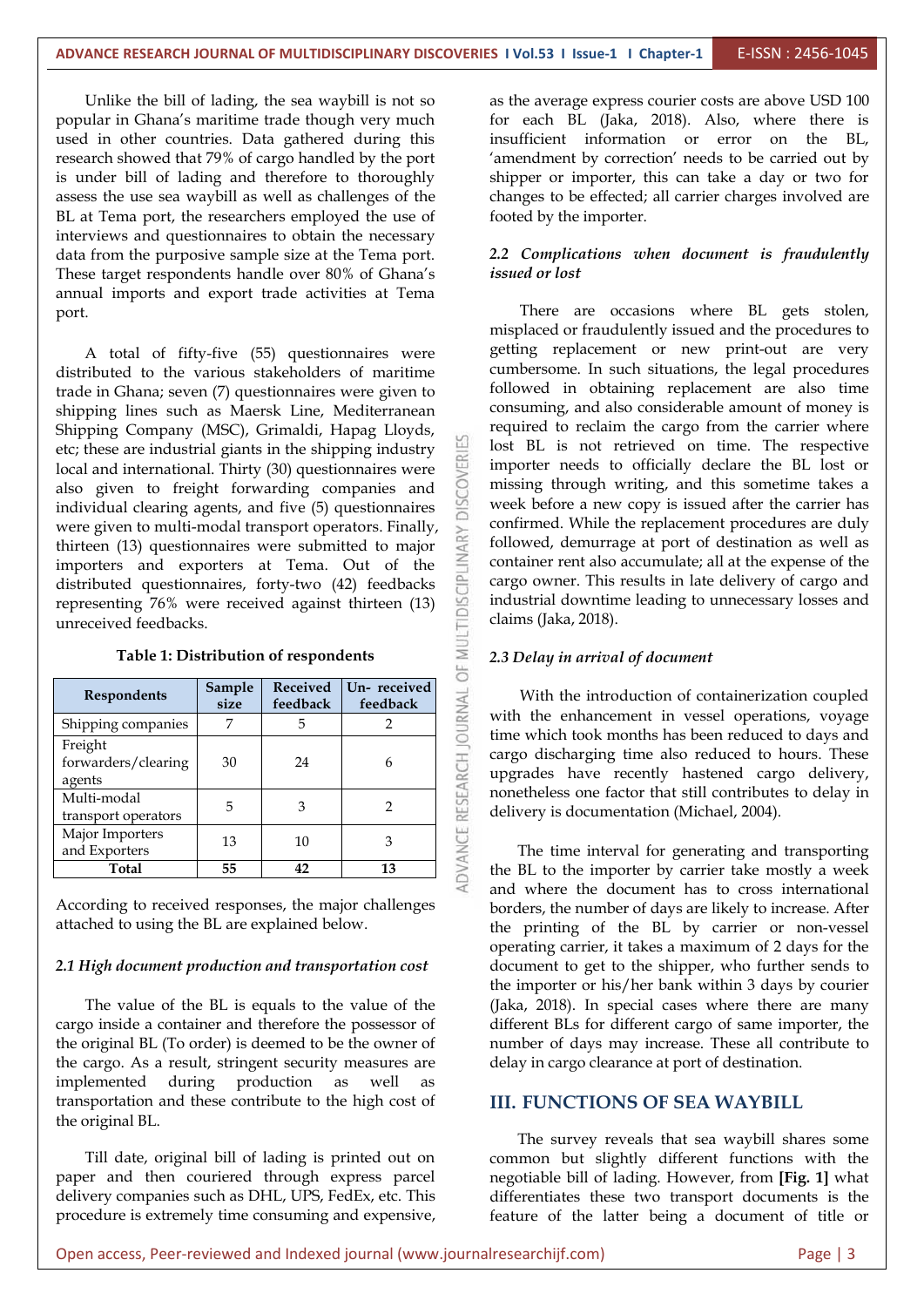negotiable document whiles the former is not (Gold, et al). As per the feedbacks received, the two main functions of the sea waybill are the document serving as a document of receipt and also evidence of contract of carriage. These are explained below;

#### **Figure 1: Shared functions between the sea waybill and Bill of Lading.**



#### *3.1 Document ofreceipt for cargo*

\*Document of receipt for \*Evidence of contract of \*Document of title<br>
ariage<br> **EBIN of Lading ESEA waybill**<br>
Document of receipt for cargo<br>
The sea waybill is a transport document issued to<br>
shipper by the carrier in excha the shipper by the carrier in exchange of the goods received from the shipper. It evidences and confirms that the respective carrier has the consignor's cargo in his possession and from thence, damage to the cargo is at the expense of the carrier (Sokheng, 2016). Also, it identifies the person to whom delivery of the goods is to be made by the carrier in accordance with that contract (U.K. 1992). This function expires when the carrier delivers the cargo to the nominated consignee contract (U.K. 1992). This function expires when the carrier delivers the cargo to the nominated consignee by the shipper safe and sound.

#### *3.2 Evidence of contract of carriage*

Evidence of contract of carriage<br>Contract of carriage is an agreement between the<br>ier and the shipper where the carrier accepts to<br>sport the shipper's cargo to an agreed location and carrier and the shipper where the carrier accepts to transport the shipper's cargo to an agreed location and to a nominated person. For an evidence that such contract exist between these two parties, the carrier issues a sea waybill to the shipper (Gard, 2011). Therefore, the document only serves as evidence and not the contract itself. In case of non-delivery of cargo in sound condition, the shipper can use this 'evidence of contract' to activate the 'terms of the contract of carriage' (Sokheng, 2016).

#### **IV. PREFERRED CONDITIONS FOR THE USE OF SEA WAYBILL AT TEMA PORT**

Since the introduction of the sea waybill into maritime transport, it has served many purposes both in domestic and international trade. Although this document is easier and more flexible in usage compared to the bill of lading, certain conditions need to be satisfied to enable its successful usage. These conditions are not restricted to geographical location but for the purpose of this research, the focus would be on the uses of sea waybill at Tema port.

**Figure 2: Distribution of respondents' feedback on conditions preferred for the use of sea waybill at Tema Port.**



**[Fig. 2]** shows the distribution of the total number of respondents who mentioned the conditions within which the sea waybill is used in their respective areas of operation at the Tema port. Thirty-three (33) of the respondents representing 78.5% specified that sea waybill is used when payment of good is by open account and not letter of credit. Twenty-four (24) of the respondents representing 57.1% also mentioned in their responses that, they use sea waybill when the shipper and receiver are familiar, i.e. mostly when they are branch companies or in the same trade group. Again, eleven (11) of the respondents representing 26.1% stated that where cargo in transit will not be sold or further traded, the use of sea waybill is very convenient. Finally, nineteen (19) of the respondents representing 45.2% made mention of using sea waybill when the voyage is a short-sea liner routes.

Based on the survey, the main conditions satisfying the use of sea waybill at the Tema port are discussed below.

#### *4.1 Payments of cargo is made under open account and not letter of credit*

Sea waybill is used when payment or sale of goods is made under open account transaction. That is where payment of the cargo is made to the shipper/seller upon delivery or cargo received by the buyer. This mostly happens when there is a high degree of trust between the seller and buyer due to strong business relations, and therefore there is no need of letter of credit or similar banking arrangement which involves negotiable document in exchange of payment. The sea waybill is therefore recommended for this type of trade since the shipper doesn't need as much protection as would have been provided by the BL (icontainers, 2013).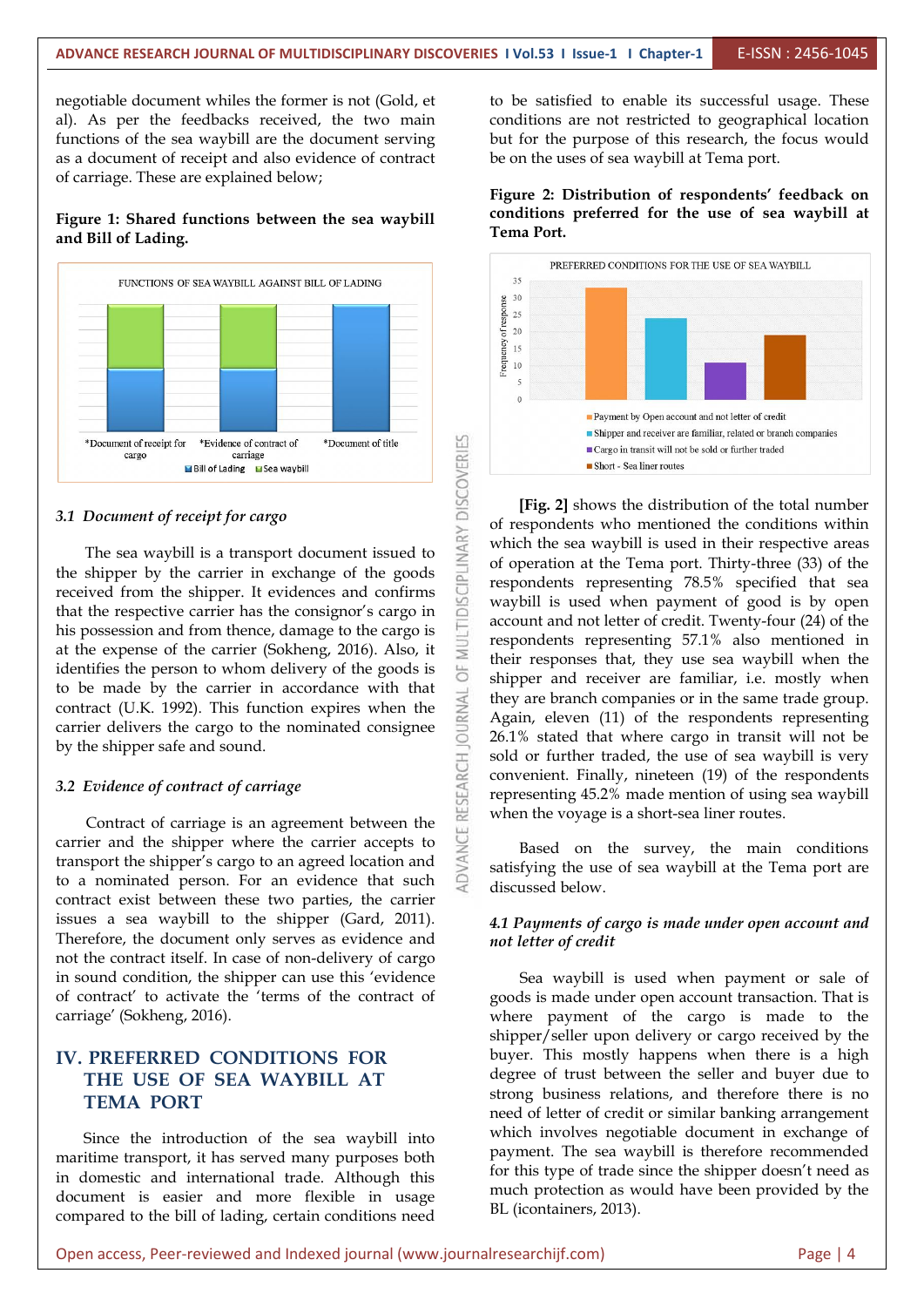#### *4.2 Shipper and receiver are familiar, related or branch companies*

Where the recipient of the cargo is known to the shipper, the shipment is between related/branch companies or there is high level of trust or loyalty between the consignor and consignee, sea waybill is mostly used (Jaka, 2018). In such situations, there is no feedbacks received, requirement for settlements through banks or third party involvement.

Also, in large, long-term transactions where shipment is only part of a major consignment such as the transportation of project cargo, the sea waybill is used.

#### *4.3 Cargo in transit will not be sold or further traded*

In the situation where the shipper has no interest<br>elling or transferring ownership of the cargo in<br>sit to another person, the sea waybill can be used<br>the transport of such cargo. In such circumstance, in selling or transferring ownership of the cargo in transit to another person, the sea waybill can be used for the transport of such cargo. In such circumstance, the goods are shipped directly to a nominated<br>
consignee and as such, no negotiable document is<br>
required to be tendered in before release of cargo by<br>
carrier is made (transportica).<br>
4.4 Short-Sea Liner routes<br>
The sea consignee and as such, no negotiable document is required to be tendered in before release of cargo by carrier is made (transportica).

#### *4.4 Short-Sea Liner routes*

The sea waybill is much preferred in short  $\sum_{u=1}^{\infty}$  ages due to the shorter time required for voyages due to the shorter time required for  $\overline{O}$ <br>generating the document, capable of being transported with the cargo on-board the vessel as well as capable<br>of being produced in electronic form. generating the document, capable of being transported with the cargo on-board the vessel as well as capable of being produced in electronic form.

In transactions involving short-sea transport, the<br>
of negotiable document is unfavorable due to the<br>
ger period required for the BL's production and<br>
sportation which may otherwise lead to delay in<br>
ase of cargo, thereby use of negotiable document is unfavorable due to the longer period required for the BL's production and transportation which may otherwise lead to delay in release of cargo, thereby attracting demurrage and unnecessary claims. The use of sea waybill is therefore prevalent in short-sea line/trade routes. For instance, in the transatlantic routes, 75% - 90% of shipments are covered by sea waybill in trade between Western Europe and North America. Also, 90% - 100% of shipments within Northern European shore sea-trade through Intra-European Routes are covered by non negotiable document. Obviously, these are high volume trades with very short transit time and the requirements for fast modern documentary Unlike-the-bill-of-lading-which-requires-longer-time-forprocedures can satisfactorily be realized by only non negotiable documents (ICS, 1996).

#### **V. BENEFITS OF USING SEA WAYBILL**

Despite the numerous benefits attached to the use of sea waybill, negotiable bills of lading continues to dominate in many other trades. This can mostly be attributed to banks, ship owners, shippers, insuring companies and cargo agents lacking awareness of the benefits of waybills (ICS, 1996). Nevertheless, respondents to the research survey identified the following as benefits of using sea waybill in maritime

As shown in  $[Fig. 3]$ , out of the forty-two  $(42)$ forty  $(40)$  respondents representing 95.2% made mention of 'Elimination of document delay and easy processing of document' as the main benefit derived from trading under sea waybill. While 73.8% of the total feedbacks i.e. thirty one (31) respondents stated that the sea waybill helps to 'Remove the chance of documentary fraud', twenty one (21) respondents representing 50% spoke concerning 'Less document production and transportation cost' as one additional benefit. Fifteen (15) respondents forming 35.7% added that the sea waybill is 'Accepted for documentary letter of credit'. Finally, twenty-five (25) feedbacks representing 59.5% also mentioned that the sea waybill is 'Automatically subject to CMI Uniform Rules and the Hamburg Rules'. In this regard, the sea waybill can be recommended for use in maritime trade at Tema Port and worldwide. The details of the benefits are discussed in the following sub-sections.

#### **Figure 3: Derived benefits from using sea waybill in maritime transport.**



#### *5.1 Elimination of document delay, and easy processing of document*

One major benefit derived from the use of sea waybill is its elimination of the issue of delay in arrival of transport document at destination port in situations where the sea transit time is short (UNCTAD, 2003). processing, verification and transportation, the sea waybill is not so. There is no need to issue sets of original sea waybills or certified copies to the consignee since it will be of little or no significance during delivery of cargo. Also the waybill may be carried on-board of the carrier in paper or digitized form, with the consignee only having to prove his identity for delivery. In this situation the sea waybill returns to the original use of the bill of lading as a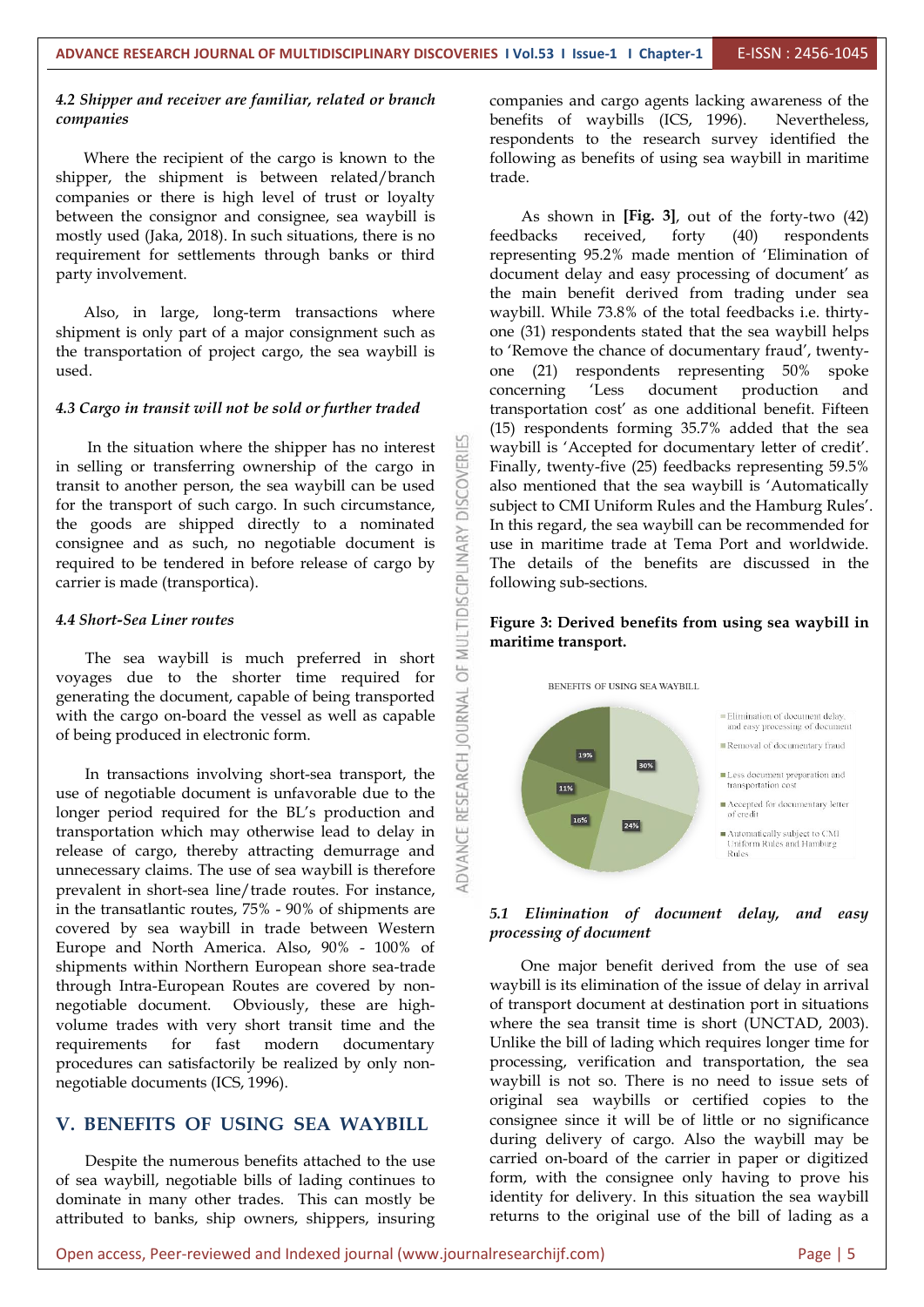receipt for goods. The sea waybill has therefore emerged as an alternative ocean-carriage document to the bill of lading by resolving some of the issues associated with the late arrival of documents in this period of fast container ships (Dubovec, 2006).

Furthermore, the sea waybill is sometimes referred to as 'express release'. This means that there is less administrative processes at the port of destination during customs clearance procedures. With this, taking delivery of cargo is made faster and easier for the importer or his agents thereby eliminating the extra cost of demurrage (transporteca).

#### *5.2 Removal of documentary fraud*

The bill of lading is a title document and most often than not where it is 'to bearer or blank BL' anyone in possession of the document is capable of fraudulently taking delivery of cargo. The BL therefore present numerous opportunities for fraudsters to<br>manipulate the commodity trades; without due<br>diligence the document sometimes can get stolen or manipulate the commodity trades; without due diligence the document sometimes can get stolen or information can be tampered which can result in<br>wrong delivery of cargo. Also, consignees who<br>purchase goods in transit based on details on the bill of<br>lading can be defrauded with little negligence. For wrong delivery of cargo. Also, consignees who purchase goods in transit based on details on the bill of lading can be defrauded with little negligence. For instance, in the EXIM Trade, there is increasing problems caused in relations to the pitfalls and fraudulent practices under the BL resulting in instance, in the EXIM Trade, there is increasing problems caused in relations to the pitfalls and fraudulent practices under the BL resulting in importers, freight forwarders, exporters, carriers, shipping agents and etc. losing millions of dollars due to negligence (Fonseca, 2013).

Nevertheless with the case of sea waybill, the situation is different. The possibility of documentary<br>fraud is eliminated as presentation of document of title<br>before delivery is not part of the delivery process and<br>proven identity of consignee must be in agreement fraud is eliminated as presentation of document of title before delivery is not part of the delivery process and proven identity of consignee must be in agreement with details provided by the shipper before delivery is made by the carrier (ICS, 1996).

#### *5.3 Less document preparation and transportation cost*

Till date, the BL is printed out on paper and transported through express parcel to the importer. Aside the time consuming nature of this system, the average courier charge for each BL is about USD 100 (Jaka, 2018) and this further increases the cost of transacting trade under the bill of lading.

Contrariwise, the sea waybill is not a document of title and there is no presentation of document against delivery. Because of this, the document can be digitized and forwarded to the importer or printed out on paper and carried on-board with the cargo to be delivered to the importer at the destination port. This makes the transportation less expensive by eliminating the document transport charge and less time consuming compared with the BL.

Again, the sea waybill does not contain some stringent security measures aimed at curtailing fraud. In this case, some undisclosed security measures which further increase the cost of producing bill of lading are eliminated, thereby making the cost of producing the sea waybill comparatively less expensive than the bill of lading. Furthermore, in situations where the shipper or consignee misplaces his/her copy of the sea waybill, it is also less expensive to retrieve a copy from the carrier (Gard, 2011).

#### *5.4 Accepted for documentary letter of credit*

Like any maritime transport document, the acceptance of sea waybill for documentary letter of credit is recognized by Uniform Customs and Practice for Documentary Credits Revision Number 500 (UCP 500). Where the sea waybill is shipped on board, it is accepted for documentary credit transactions if the letter of credit makes provision for such document as the sea waybill and the shipper/consignor has surrendered the right of stoppage in transit to the bank involved in the letter of credit. Although the 'UCP 500' does not emphatically include these requirements as conditions satisfying sea waybill for letter of credit, in practice the shipper affirms to relinquish his right to change details of the consignee of the cargo in transit and the respective bank involved in the Letter of Credit is made the consignee on the sea waybill (Dubovec, 2006). The right of stoppage, which is also referred to as the 'disposal right' is the key element in the acceptability of this document by banks issuing letters of credit and this is because, it prevents the shipper from selling the cargo to another buyer without the bank's acceptance. With the fulfillment of the conditions above, banks do accept the sea waybill for documentary letter of credit.

#### *5.5 Automatically subject to CMI Uniform Rules for Sea Waybills and Hamburg Rules, and Hague and Hague-Visby Rules through contractual incorporation by national legislation or international convention*

The sea waybill is often subject to the contract of carriage by reference to the CMI Uniform Rules for Sea Waybills 1990 which was adopted by Comité Maritime International (CMI). The CMI Rules for Sea Waybills are a set of provisions for carriage by waybill which carriers may voluntarily incorporate.

From Rule 1(ii) under the scope of application, it is stated that 'they shall apply when adopted by a contract of carriage which is not covered by a bill of lading or similar document of title, whether the contract be in writing or not'. This makes the sea waybill automatically falls with the scope of these Rules. Again, from the CMI Uniform Rules for Sea Waybills, contract of carriage is defined as 'any contract of carriage subject to these Rules which is to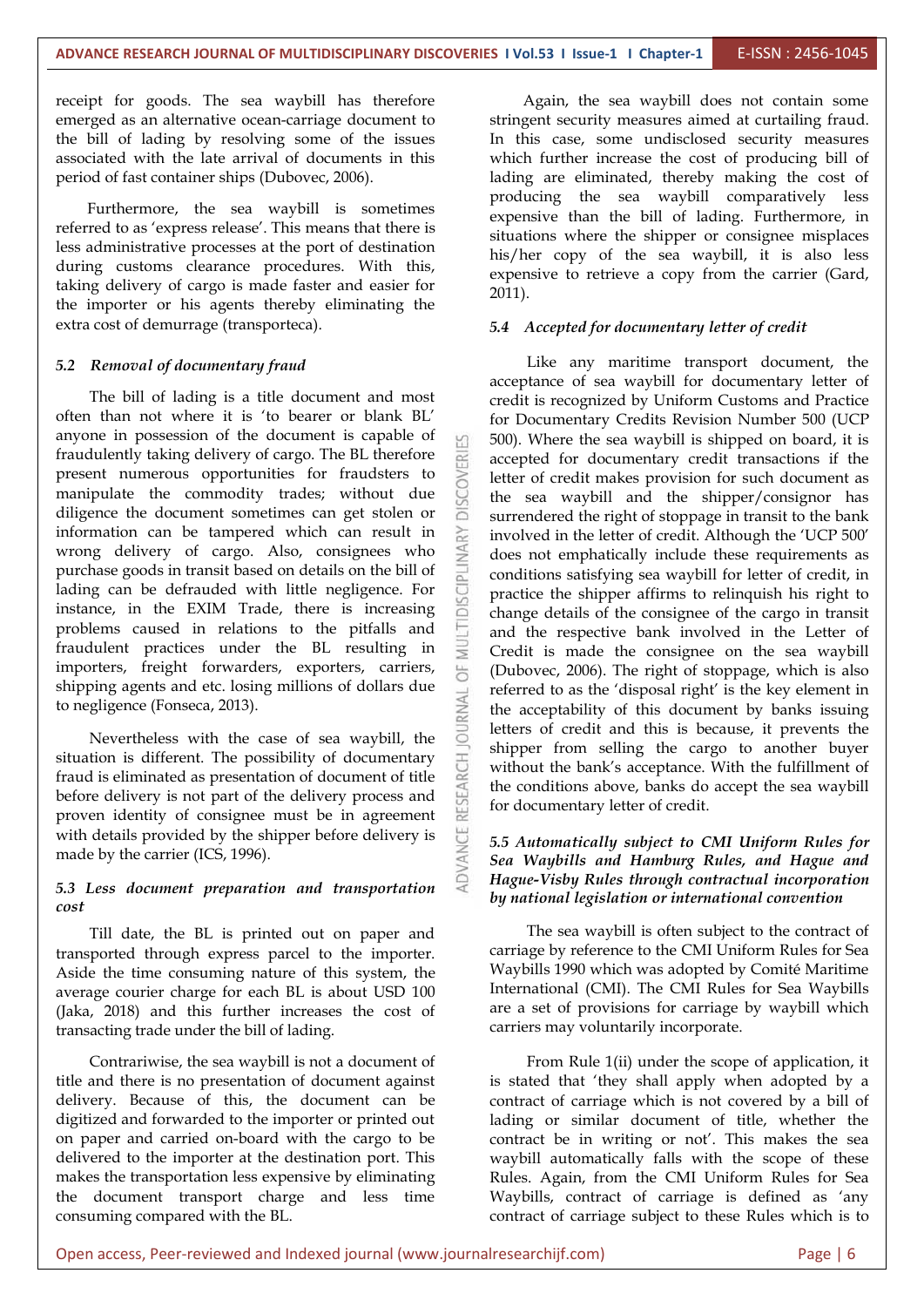be performed wholly or partly by sea' (CMI,1990). These stated rules make it permissible for sea waybill to function as a maritime transport document.

Also, the art. 2(1) of the Hamburg Rules 1978 defines contract of carriage as "all contracts of carriage between two different states", thereby including all documents in as much as they govern the contract of carriage of goods by sea, such as the sea waybill. As a result, the operation of sea waybill in countries which are party to the Hamburg Rules are subject to this international convention (Pamel et al, 2011).

Despite the fact that The Hague and Hague- Visby Rules do not apply automatically to sea waybills, by contractual incorporation the liability regimes of The Hague and Hague-Visby Rules are often made applicable to contracts of carriage under sea waybills through national legislations or international m conventions.

**VI. RECOMMENDATIONS**<br>
The sea waybill has being in operation in the<br>
maritime industry for quite a long time, nevertheless,<br>
the quota of global cargo covered by this non-<br>
negotiable transport document is insignificant. The sea waybill has being in operation in the maritime industry for quite a long time, nevertheless, the quota of global cargo covered by this non negotiable transport document is insignificant. As shown in **[Fig. 4]**, the only trade routes which have more than 75% of transported shipments covered by non-negotiable document are the transatlantic route; between Europe and North America, and Intra-Europe trade routes; Northern European Short Sea/Coast. All<br>cargo traded between Europe and Southern America<br>as well as Europe and India/Pakistan are wholly cargo traded between Europe and Southern America as well as Europe and India/Pakistan are wholly under bill of lading whereas cargo heading to Africa and Middle East have not more than 5% under non negotiable document. This situation can be attributed to many factors which have been discussed in the previous paragraphs. Yet, to further widen sea waybills global cargo coverage, recommendations have been expatiated below. These recommendations targeted at helping to boost the global coverage of sea waybill.

#### **Figure 4: Percentage of shipments covered by non negotiable documents on major trade routes across the globe (ICS, 1996).**



#### *6.1 Public education on the use of sea waybill*

The survey undertaken on the use of sea waybill showed there is less public awareness concerning the conditions, functions as well as the benefits of using sea waybill in maritime trade, and this gap is even present among cargo importers, exporters and some shippers. To promote the frequent use of sea waybill in maritime transport, workshops and conferences held to educate shippers, importers'/exporters' groups, port authorities, and other industrial players on the use of the sea waybill. Moreover, shipping lines/carriers and shippers should recommend the sea waybill to their customers in transactions where negotiable document is not needful.

Also, just like in the case of bill of lading where shipping professional networks and groups organize periodic workshops to address bill of lading and its associated disputes in trade (Fonseca, 2013) such similar platforms can also include educating the stakeholders on sea waybill and attached challenges. This will create industrial players' awareness on the existence of the sea waybill.

#### *6.2 Appreciate the advantages and encourage the use of the non-negotiable sea waybill*

The use of the sea waybill provides several advantages which include faster documentation and release of cargo, less stressful to retrieve when lost, and many more (Jaka, 2018). Therefore, where goods in transit are not to be traded as well as other conditions which satisfies the use of non-negotiable document, the sea waybill should be used instead of the bill of lading. These special advantages are restricted to only users of sea waybill and should therefore be appreciated and taken opportunity of, to facilitate transactions which fall under its coverage.

#### *6.3 Adopting and developing legislation making possible the replacement of bill of lading with sea waybill within certain trade blogs/unions*

Countries and trade groups which have not adopted the Rules that automatically subject maritime transactions under sea waybill are recommended to adopt such regimes. Also, national legislations and trade unions should consider enacting definite legislations bringing sea waybill within the domain of their compulsorily applicable national maritime carriage of goods regimes where non-negotiable document is the utmost option.

The international conventions that are automatically subject to the sea waybill are The Hamburg Rules and CMI Uniform Rules for Sea Waybills but these rules have proven less popular internationally due to few countries and trading partners which have adopted them. This makes the application of sea waybill challenging; for instance,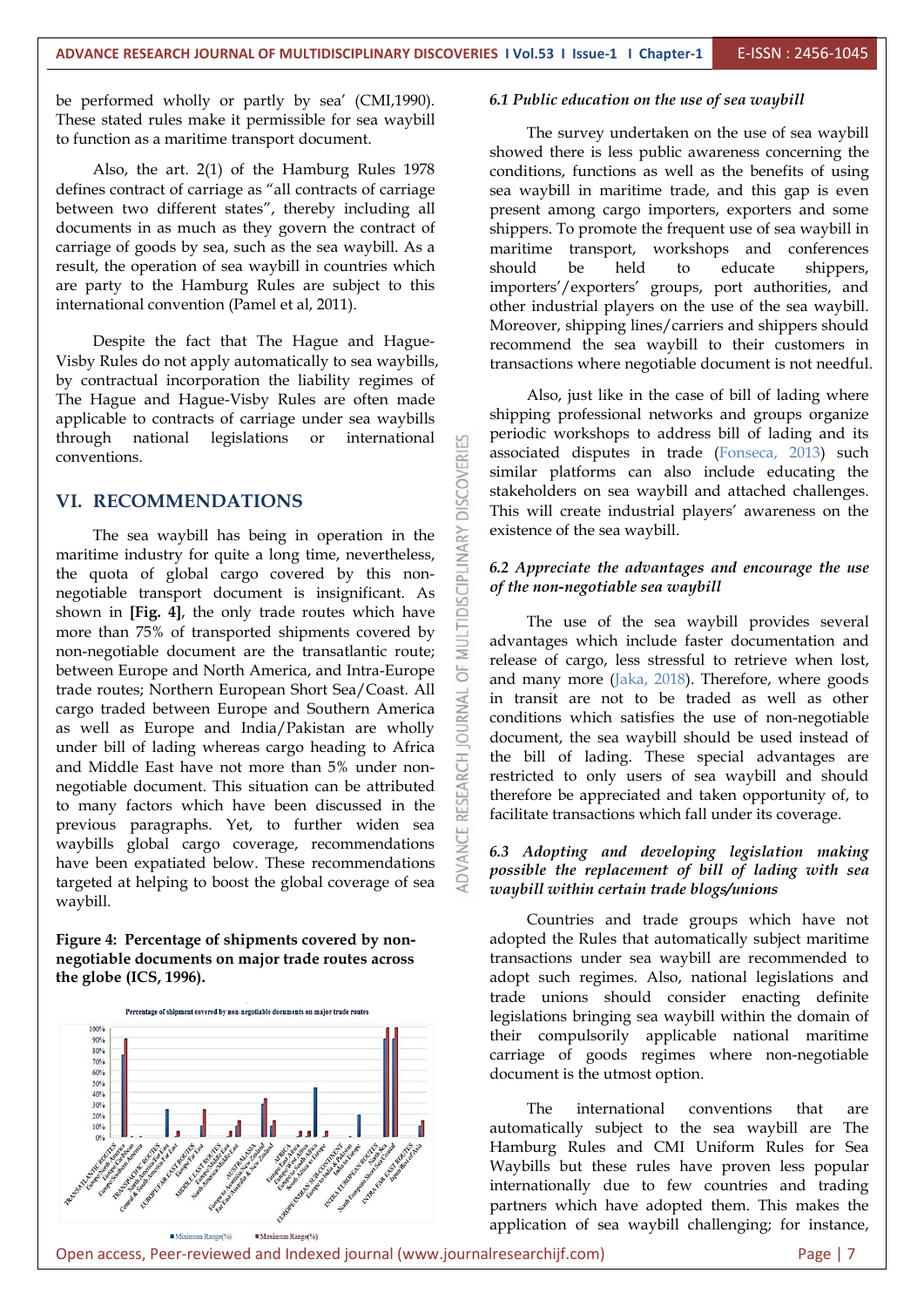U.S.A. continues to stick to its own Carriage of Goods by Sea Act of 1936 (US COGSA) and unlike other [1] B. Solomond.<br>
Examples to The Hague or Hague Visby, which Desmond. signatories to The Hague or Hague-Visby which implement the Rules with respect to only outbound/outgoing shipments, the US COGSA applies to both incoming and outgoing cargo from the United State and this can result in conflict of laws for legal institutions around the world (Pamel, 2011).<br>However in countries like New Zealand South Africa [2] However, in countries like New Zealand, South Africa, [2] Carriage Australia and the Newlis countries carriage of goods Retrieved Australia and the Nordic countries, carriage of goods under the sea waybill is regulated by their national statutes.

#### **VII. CONCLUSION**

The smooth transportation and delivery of cargo form the standard by which reliable transport systems and carriage contracts are measured and executed respectively. And while the importance of documentation in maritime transport cannot be overemphasized, the bill of lading and sea waybill are the key components of water transportation across the documentation in maritime transport cannot be overemphasized, the bill of lading and sea waybill are the key components of water transportation across the globe. The recent challenges attached to using the bill<br>of lading due to transport modernization and other<br>factors have prompted the need for promoting the sea<br>waybill as a close substitute. To better assess the use of<br>th of lading due to transport modernization and other factors have prompted the need for promoting the sea waybill as a close substitute. To better assess the use of the sea waybill in maritime transport, the researcher used Tema Port as a case study by obtaining  $\Box$ <br>information about the sea waybill from a nurnosive  $\Box$  [6] information about the sea waybill from a purposive sample size of fifty-five (55) respondents through questionnaires and interviews.

stionnaires and interviews.<br>From the survey, it is realized that though the sea<br>hill is non-negotiable maritime transport document waybill is non-negotiable maritime transport document,<br>it shares certain functions with the bill of lading which<br>include serving as a document of receipt and evidence<br>of contract. Despite the fact that the administrative<br>m it shares certain functions with the bill of lading which include serving as a document of receipt and evidence<br>of contract. Despite the fact that the administrative of contract. Despite the fact that the administrative procedures for sea waybill are simple and less cumbersome, the conditions convenient to facilitate its use are open account payment, cargo in transit will not be traded, consignee and consignor are related and when the voyage route is short for time needed to<br>readuce the bill of lading America the hencite for using produce the bill of lading. Among the benefits for using sea waybill, elimination of documentary fraud, less document transportation and processing cost, **Exploring DIT** of simplified usage, automatically subject to CMI and Hamburg Rules are the most popular. To encourage the use of this non-negotiable transport document, recommendations such as public education on sea waybill, adopting and developing legislation in favor of sea waybill use and encouraging the use of sea waybill in certain transaction are stated.

Presently, the quota of global traffic covered by sea waybill is minimal compared to bill of lading but with implementation of above recommendations, the user base is expected to increase.

- **[1] B. Solomon, E. Otoo, A. Boateng and Ato** 2020. Inland Waterway Transportation (IWT) in Ghana: A case study of Volta Lake Transport, International Journal of Transportation Science and Technology. <https://doi.org/10.1016/j.ijtst.2020.05.002>
- **[2] Carriage of Goods by Sea Act (n.d.), 1992.** Retrieved from  $\parallel$ https://www.uncitral.org/pdf/ english/tex
- **[3] Carriage of Goods by Sea Actof England, 1971.** Retrieved from [https://www.jus.uio.no/lm/england.carriage.](https://www.jus.uio.no/lm/england.carriage.of.goods.by.sea.act.1971/01.htm) of.goods.by.sea.act.1971/01.htm
- **[4] Comite Maritime International** (CMI) 1990. CARRIAGE OF GOODS BY SEA. Uniform Rules for Sea Waybills. Retrieved from [https://comitemaritime.org/work/uniform](https://comitemaritime.org/work/uniform-rules-for-sea-waybills/) rules-for-sea-waybills/
- **[5] Economic Commission for Europe (ICS report, 20 March 1996**). Measures to facilitate maritime transport documents procedures. Retrieved fro[mhttp://www.unece.org/trade/untdid/ses](http://www.unece.org/trade/untdid/sessdocs/r1218.htm) sdocs/r1218.htm
- **[6] Economic and Monetary Union of European Communities** report, 1989.
- **[7] Gold, E. Chircop & Kindred, H. Maritime Law 2003 pg. 414.**
- **[8] Gard. March 2011. Guidance on Bills of Lading.**
- **[9] Hariesh Manaadiar (2011). Bill of lading**. Retrieved from **from** [https://shippingandfreightresource.com/diffe](https://shippingandfreightresource.com/difference-between-house-bill-of-lading-and-master-bill-of-lading/) rence-between-house-bill-of-lading-and master-bill-of-lading/#
- **[10] Icontainers. August 26, 2013. Shipping documents. Differences between an Original Bill of Lading, Telex Release, and Express Release.** Retrieved from [https://www.icontainers.com/help/differenc](https://www.icontainers.com/help/difference-between-telex-release-and-original-bill-of-lading/) e-between-telex-release-and-original-bill-oflading/
- **[11] nternational Chamber of Shipping (ICS). March 20, 1996. Implementation of ECE/FAL Recommendation No. 12, "MEASURES TO FACILITATE MARITIME TRANSPORT DOCUMENTS PROCEDURES".** Retrieved from [http://www.unece.org/trade/untdid/sessdoc](http://www.unece.org/trade/untdid/sessdocs/r1218.htm) s/r1218.htm
- **[12] Jaka Mele. Jan 10, 2018. Top 5 issues of cargo shippers and carriers regarding the Billof**

#### **VIII. REFERENCES**